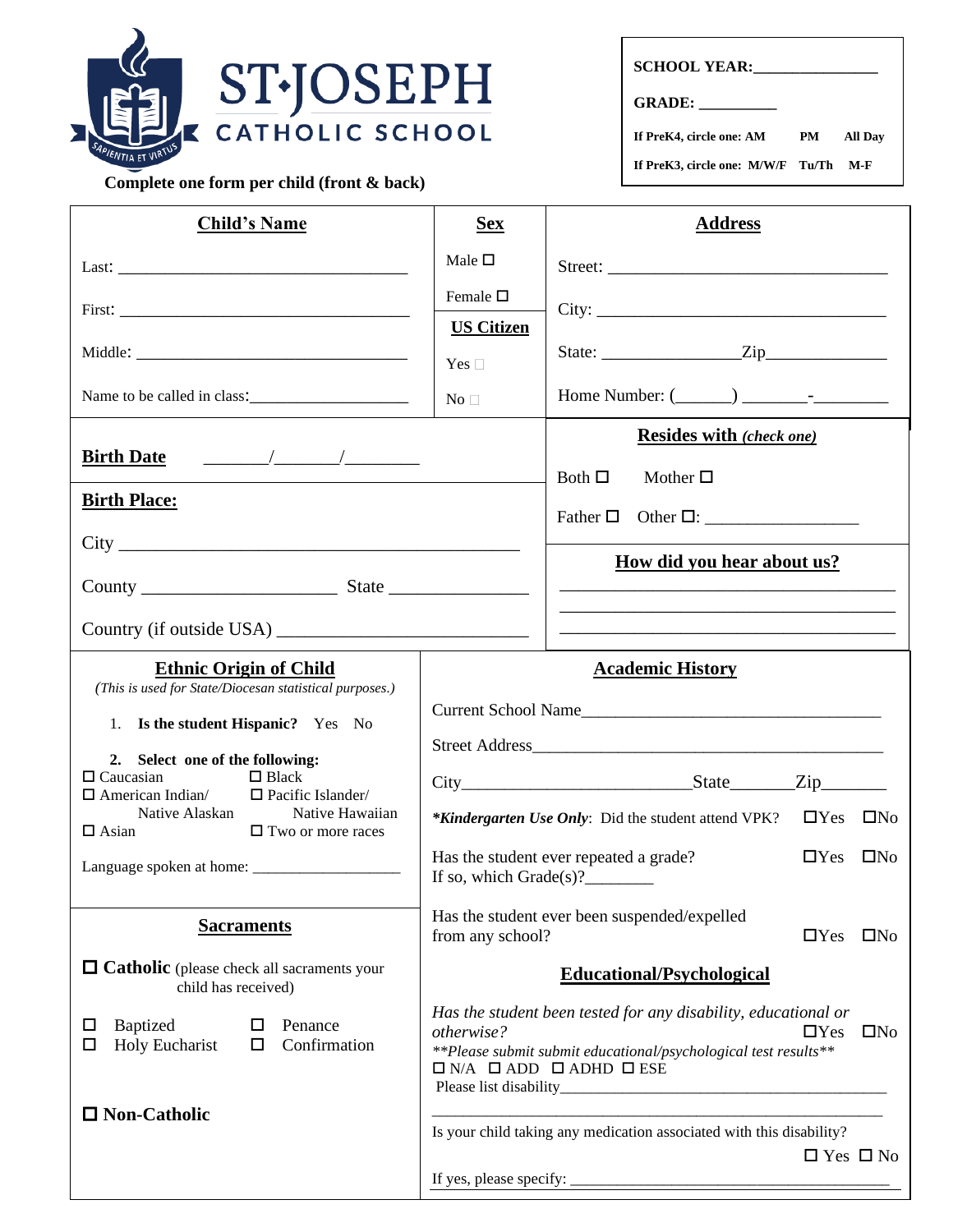**The following information must be enclosed with the application:**

- ❖ **Birth Certificate**
- ❖ **Baptismal Certificate (Catholic)**
- ❖ **Immunization Record**
- ❖ **Recent report card and previous two years report cards (if applicable)**

\_\_\_\_\_\_\_\_\_\_\_\_\_\_\_\_\_\_\_\_\_\_\_\_\_\_\_\_\_\_\_\_\_\_\_\_\_\_\_\_\_\_ \_\_\_\_\_\_\_\_\_\_\_\_\_\_\_\_\_

- ❖ **Standardized Tests (grades 2-8)**
- ❖ **Psychological Test Results (if applicable)**
- ❖ **Records Request Form**

 $I, \_\_$ (Print First & Last Name)

acknowledge that I have completed the application and student enrollment forms to the best of my knowledge. If any information changes I will notify the school office in writing as soon as it occurs.

**Signature** Date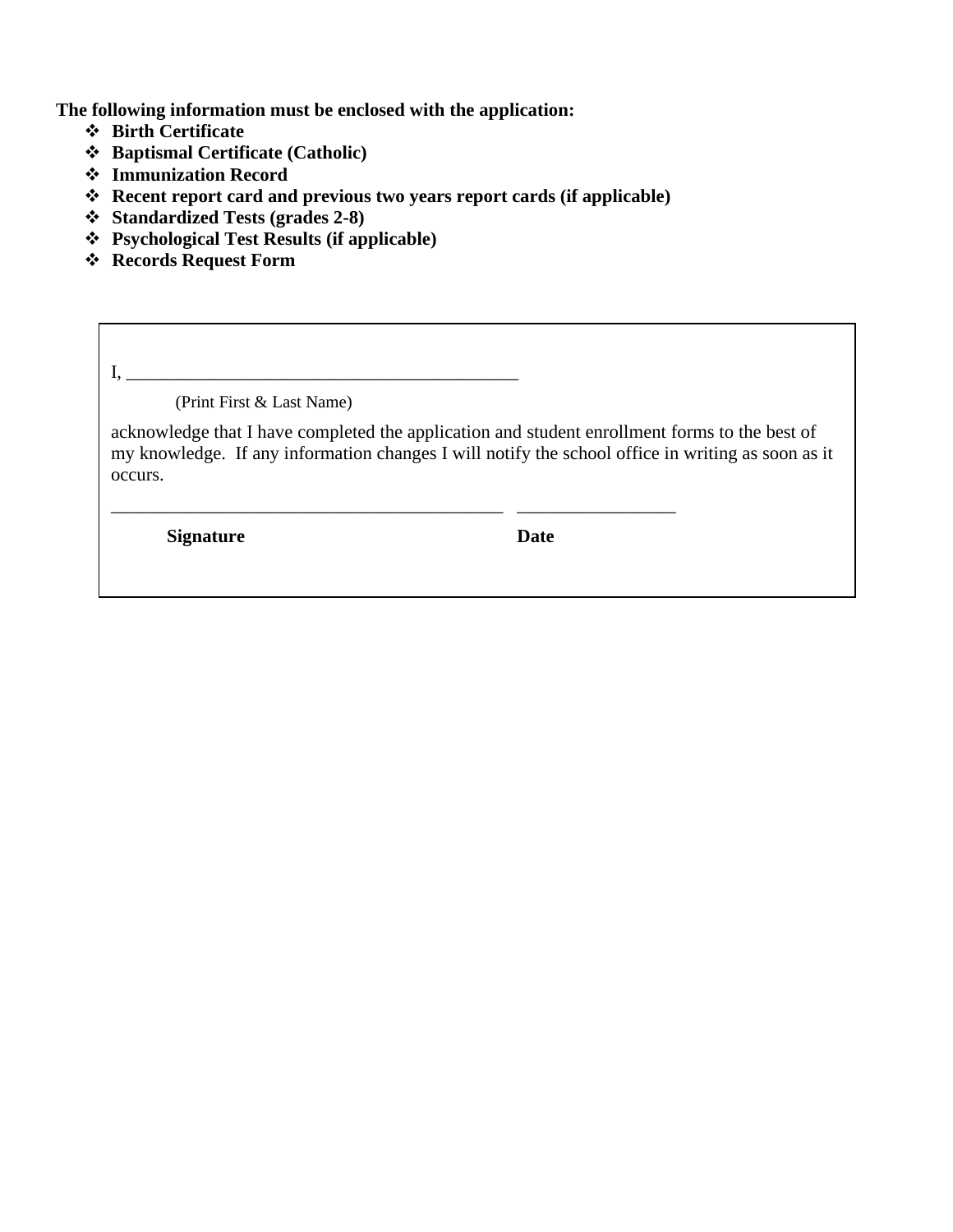# Diocese of St. Augustine Application for Enrollment at St. Joseph Catholic School

| <b>Father/Guardian</b>                                             |                                                                                                                                                                                                                                                                                       |                                                                                                                                                                           |
|--------------------------------------------------------------------|---------------------------------------------------------------------------------------------------------------------------------------------------------------------------------------------------------------------------------------------------------------------------------------|---------------------------------------------------------------------------------------------------------------------------------------------------------------------------|
| Last: $\overline{\phantom{a}}$<br>Address if different from child: | Email: The contract of the contract of the contract of the contract of the contract of the contract of the contract of the contract of the contract of the contract of the contract of the contract of the contract of the con<br>Religion:<br>$\Box$ Catholic<br>$\Box$ Non-Catholic | <b>Marital Status</b><br>Married $\Box$<br>Single-Parent $\square$<br>Deceased $\square$<br>Separated $\Box$<br>Divorced-Single $\square$<br>Divorced-Remarried $\square$ |

| <b>Mother/Guardian</b>           |                                                                                                                                                                                                                                                                                           |                                                                                                                                                                              |
|----------------------------------|-------------------------------------------------------------------------------------------------------------------------------------------------------------------------------------------------------------------------------------------------------------------------------------------|------------------------------------------------------------------------------------------------------------------------------------------------------------------------------|
| Address if different from child: | Work Phone:<br>Email: The contract of the contract of the contract of the contract of the contract of the contract of the contract of the contract of the contract of the contract of the contract of the contract of the contract of the con<br>Religion: <b>Catholic C</b> Non-Catholic | <b>Marital Status</b><br>Married $\square$<br>Single-Parent $\square$<br>Deceased $\square$<br>Separated $\Box$<br>Divorced-Single $\square$<br>Divorced-Remarried $\square$ |

| <b>Family Information</b>                               |               |  |  |  |
|---------------------------------------------------------|---------------|--|--|--|
| Preferred Title on mail: Mr. & Mrs.; Dr. & Mrs.; other  |               |  |  |  |
| Child/Children Lives with: $\Box$ Both<br>$\Box$ Father | $\Box$ Mother |  |  |  |
| <b>Church Membership:</b> (please check)                |               |  |  |  |
|                                                         |               |  |  |  |